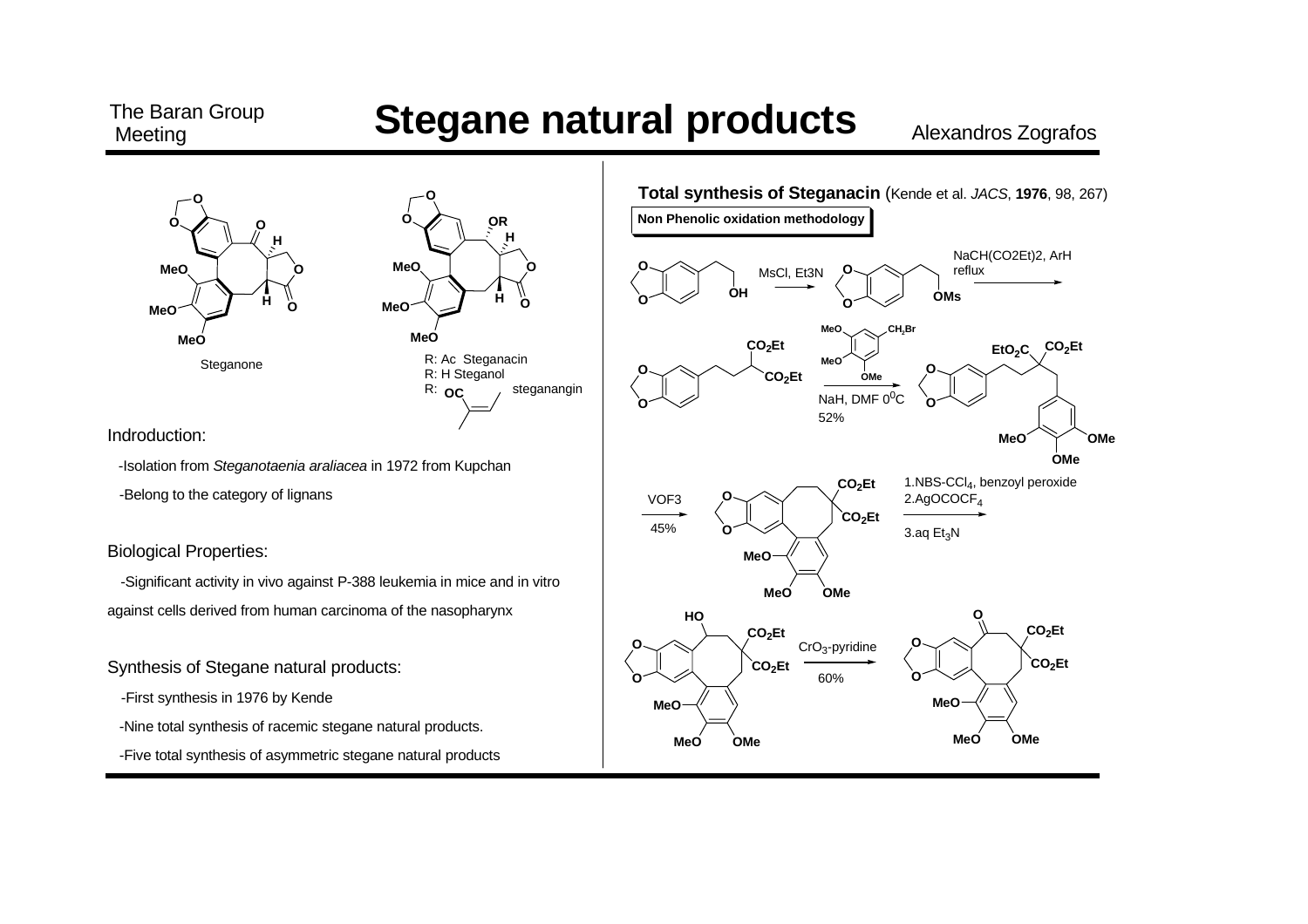### **Stegane natural products**

The Baran Group

Meeting

**Alexandros Zografos** 

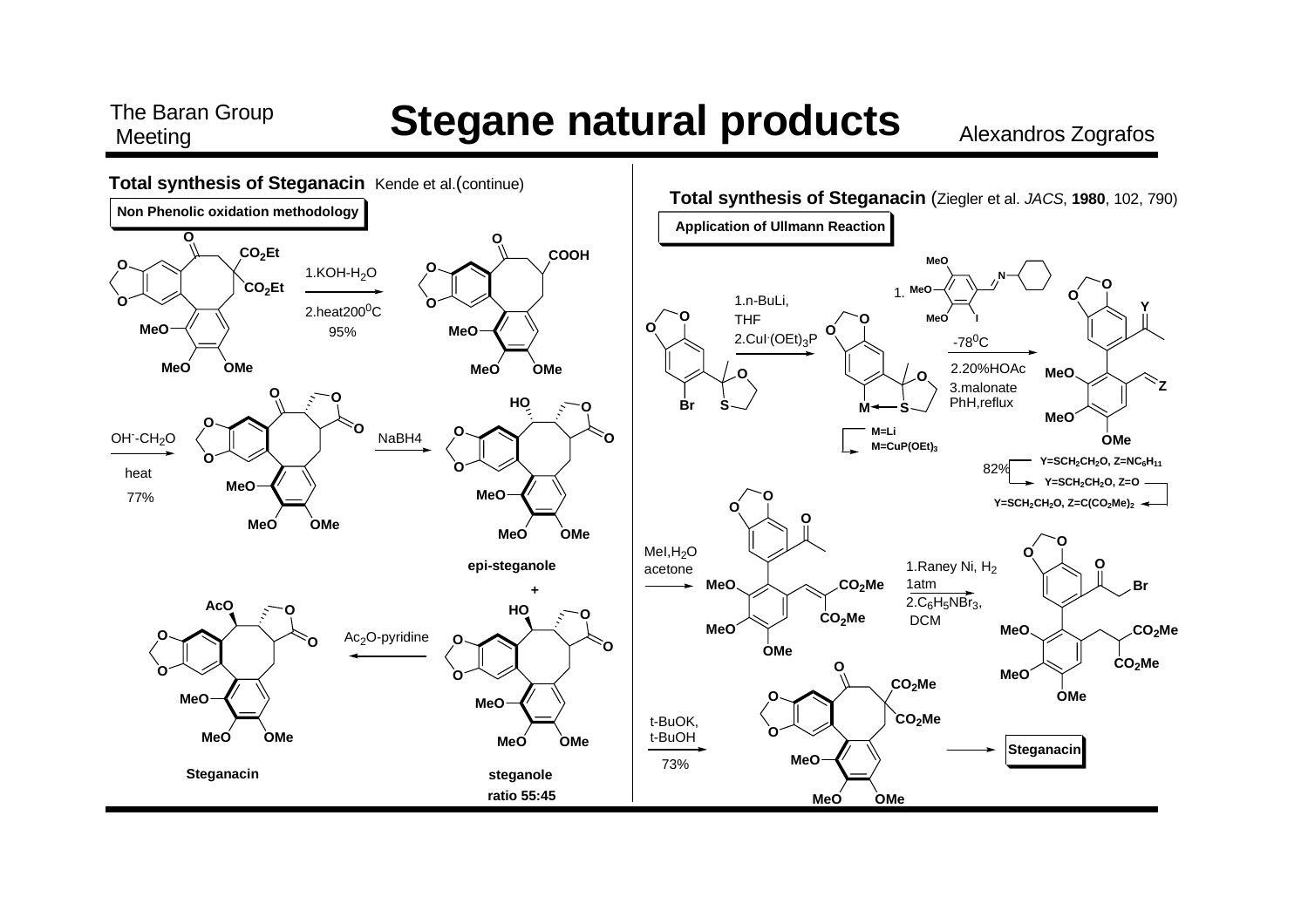# **The Baran Group <b>Stegane natural products** Alexandros Zografos

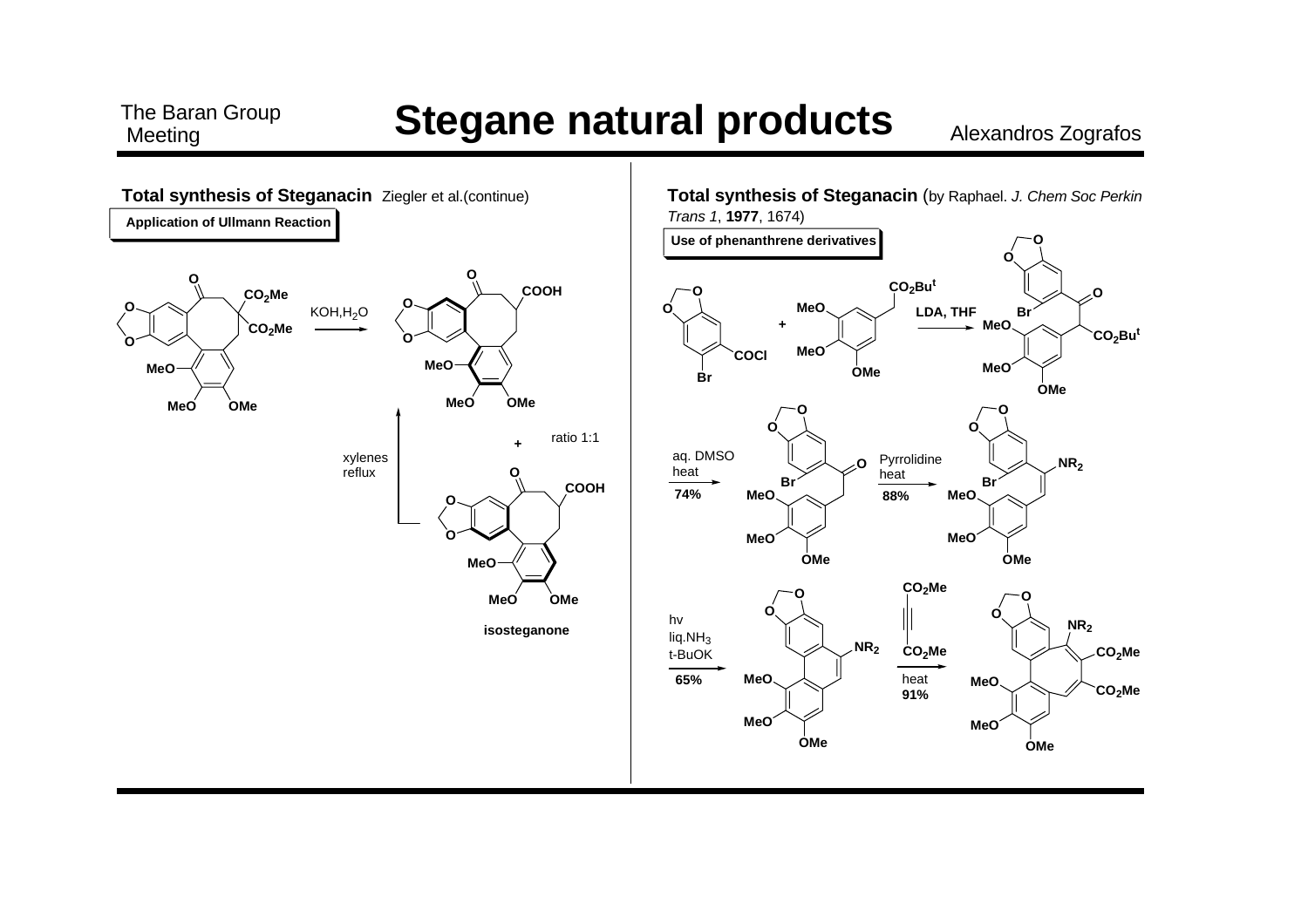#### **The Baran Group <b>Stegane natural products** Alexandros Zografos

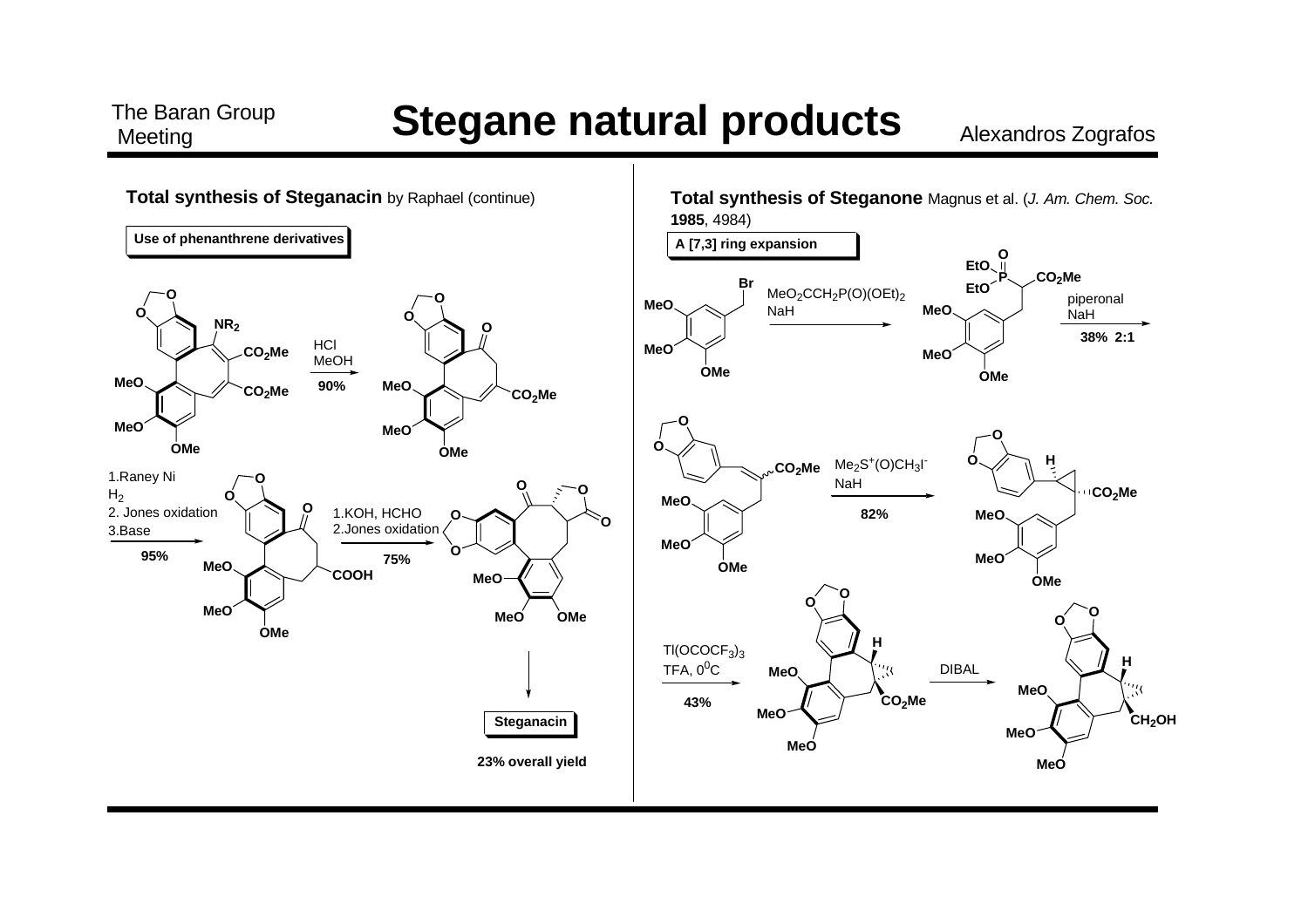# **Stegane natural products**

The Baran Group

Meeting

Alexandros Zografos

**OH** 

CHO

CH<sub>2</sub>OH

٢O

OMe

'n